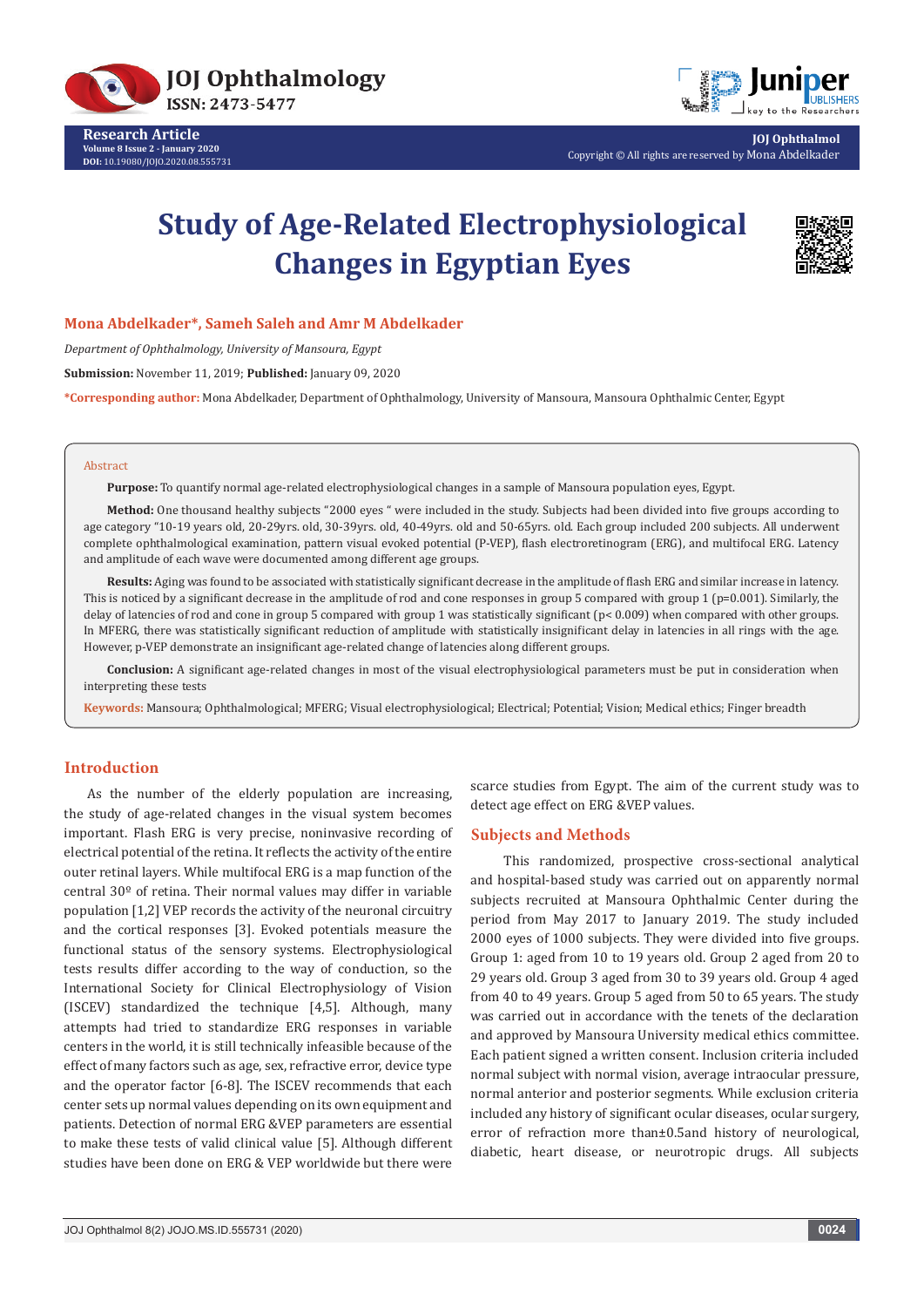underwent complete ophthalmologic examination to exclude any ocular pathology. Electrophysiological tests were recorded using Roland Consult, Brandenburg, Germany system. The room was dimly lit with ambient light. Electrophysiological tests (ERG, VEP) were performed in accordance to ISCEV guidelines [8].

# **Connection of VEP**

Silver - chloride electrodes of 1cm diameter were used for recording. Positive electrode was connected to midline of head two finger breadth above inion (projection at back head). Ground electrode was connected in midline of head at level of ear lobule. Negative electrode was connected to middle of forehead. They were monitored during the procedure through the camera in the monitor. The pattern reversal VEP (P-R VEP) was elicited by a checkerboard like stimulus (check size was 0.15 minute, stimulus frequency:1.5Hz, cycle time: 0.66 second, contrast: 97%, square number verticle:20, full field CRT screen stimulus) that reverse in a regular phase frequency( 1 to 2 sweep per second). The subjects were asked to gaze at a red cross in the center of the screen during the recording. Subjects were seated at 1meter and wearing the reading correction when needed.

# **Connection of ERG**

Dawson Trick Litskow (DTL) electrode were applied to topically anaesthetized cornea with one ground electrode in the forehead and two temporal reference electrodes.

#### **F-ERG**

After dark adaptation for 20 minutes and pupillary dilation with Mydriacil (tropicamide 1%) eye drop, The eyes fixate on

# **Results**

Table 1: Flash ERG among groups in male (P<0.001).

red light point in the Ganzfeld stimulation globe, then the test was recorded in 5 steps: scotopic rod response (LED white flash stimulus, 25dB, 0.2Hz, cycle time 5 second ,intensity of background off white), scotopic combined response (stimulus intensity : 0 dB, frequency: 0.15Hz, cycle time 7 second), oscillatory potential (Ops) (intensity: 0 dB, frequency :0.07Hz, cycle time 14 second) then light adaptation for 10 minutes then photopic cone response (intensity :0 dB, frequency :0.2Hz, cycle time: 5 second, background intensity 25cd/m2 ) and flicker response recording (intensity :0 dB, frequency: 30Hz, cycle time 0.035 second, background intensity 25cd/m<sup>2</sup>).

# **MF-ERG**

 The stimulus, consisting of (61) hexagons covering a visual field of  $30^{\circ}$  was presented on a monitor  $30 \text{cm}$  from the eye. Each hexagon independently alternated between black and white. Subjects fixated at the intersection of the spokes in the center of the stimulus. The recording period was comprised of eight segments of 30 second. Contaminated segments were discarded & repeated.

#### **Statistical analysis**

Data were analyzed using IBM SPSS software package version 20.0. Qualitative data was presented as median with interquartile range. Quantitative data was represented as mean ± standard deviation. ANOVA test were used for comparison. One-way ANOVA test was used to compare more than 2 groups of normally quantitative variables with post hoc test to detect within group significance. Difference were considered statistically significant when  $P < 0.05$ .

|                              | Group1                  |                           |                 | Group <sub>2</sub>    |                          | Group 3               |                        | Group 4         | Group 5               |                            | P (Test of         |  |
|------------------------------|-------------------------|---------------------------|-----------------|-----------------------|--------------------------|-----------------------|------------------------|-----------------|-----------------------|----------------------------|--------------------|--|
| <b>F-ERG</b>                 | Right                   | Left                      | Right           | Left                  | Right                    | Left                  | Right                  | Left            | Right                 | Left                       | Signifi-<br>cance) |  |
| Scotopic b wave              |                         |                           |                 |                       |                          |                       |                        |                 |                       |                            |                    |  |
| Amplitude (µv)               | $100 \pm 23^{\text{A}}$ | $101 \pm 24^{AB}$         | $110+29$        | 109±29                | $111 \pm 24^{\text{A}}$  | $112 \pm 22^B$        | $95 + 27$              | $93{\pm}28^{B}$ | 88±27ABC              | $87 \pm 22$ <sup>ABC</sup> | $P=0.001$          |  |
| Latency (ms)                 | $60\pm10^{\rm B}$       | $59 \pm 11$ <sup>AC</sup> | $61 \pm 13^{A}$ | 60±13                 | $60 \pm 14^{\text{A}}$   | $61 \pm 14$           | $68\pm13$ <sup>B</sup> | $69 + 15$       | $73\pm16^{\text{B}}$  | $72\pm14$ AC               | $P=0.004$          |  |
| Combined                     |                         |                           |                 |                       |                          |                       |                        |                 |                       |                            |                    |  |
| a-wave Ampli-<br>tude µv     | $24\pm7$ <sup>A</sup>   | $24\pm8$ <sup>AB</sup>    | $25\pm10^{ABC}$ | $26\pm9$ <sup>A</sup> | $30\pm11$ <sup>ABC</sup> | $30\pm13$ AB          | $21 \pm 14$            | $22 \pm 10^{A}$ | $20 + 12$             | $20 + 11$                  | $P=0.003$          |  |
| Latency                      | $20\pm1$ AC             | $20\pm2$                  | $21 \pm 1$      | $21\pm2$              | 23±4                     | $23 \pm 5$            | $30\pm1$ AC            | $31\pm4$        | 35±1                  | $34\pm3$                   | $P = 0.004$        |  |
| b-wave ampli-<br>tude        | 280±40                  | $281 \pm 44^{\text{A}}$   | $295 \pm 50$    | 294±50                | 299±45                   | 298±49 <sup>A</sup>   | 270±42                 | $271 + 44$      | $261 \pm 54$          | 25945±                     | $P=0.002$          |  |
| Latency                      | $40\pm4$ <sup>B</sup>   | 38±4                      | $37\pm4$        | $37\pm3$              | 37±4                     | $37\pm2$              | $42\pm2$               | $43\pm2$        | $44\pm3$ <sup>B</sup> | $44\pm3$                   | $P = 0.004$        |  |
| <b>Oscillatory Potential</b> |                         |                           |                 |                       |                          |                       |                        |                 |                       |                            |                    |  |
| Amplitude                    | $20\pm 6$ AB            | $19\pm9$ <sup>A</sup>     | $25 \pm 10$     | $26 + 9$              | $25 \pm 11^{ABC}$        | $24\pm9$ <sup>A</sup> | $22\pm9$               | $23\pm9$ AB     | $20\pm9$              | $20\pm8$                   | $P = 0.004$        |  |
| Latency                      | $20\pm2$ <sup>B</sup>   | $20\pm3$ AC               | $20\pm3$        | $20+2$                | $20.5 \pm 2$             | 20±1                  | $20\pm3$ <sup>B</sup>  | $20\pm3$        | $24\pm3$              | $24\pm4$ AC                | $P=0.005$          |  |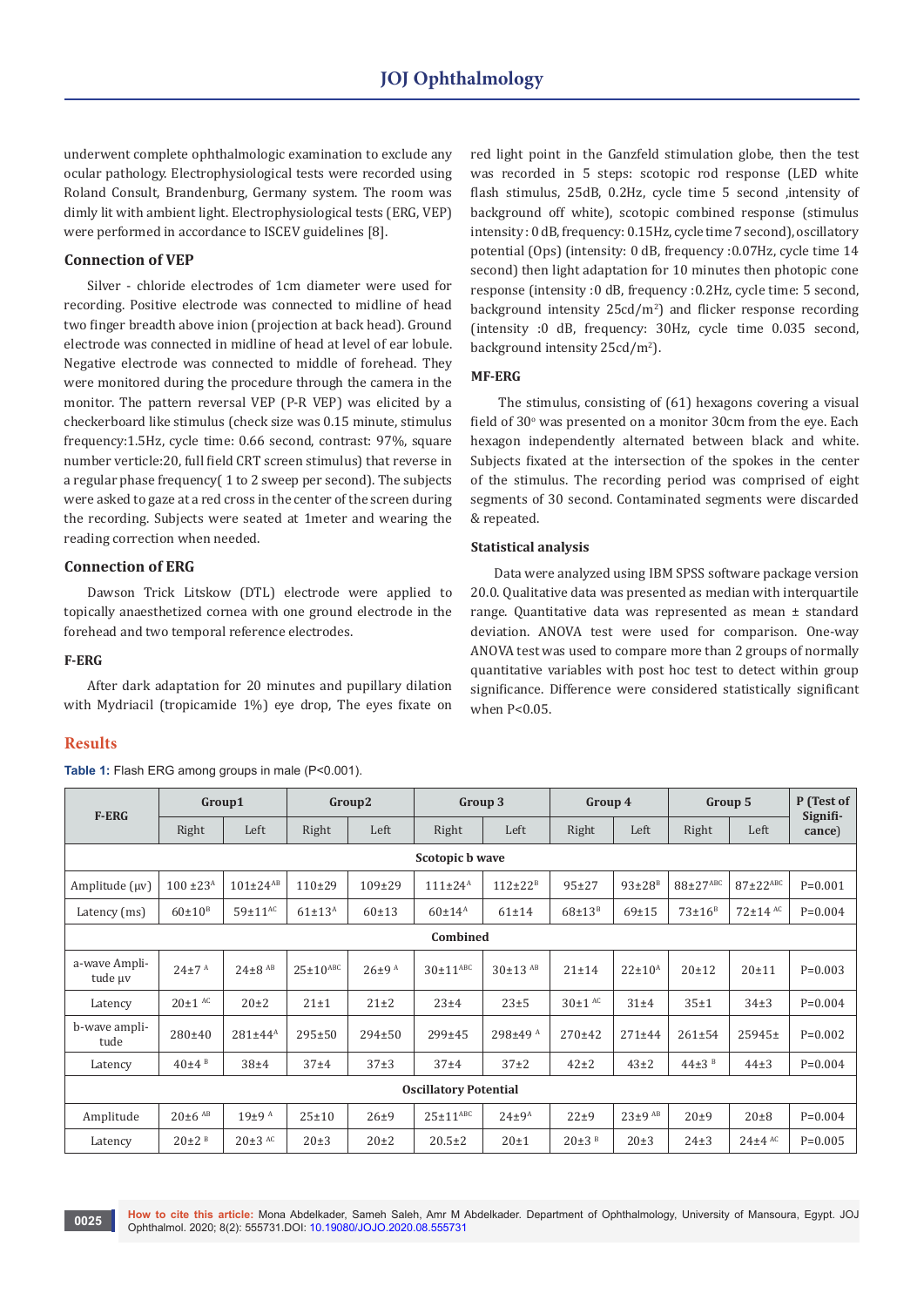|                       | Photopic                 |                       |                       |                        |                       |                       |                            |             |                       |              |             |  |  |  |
|-----------------------|--------------------------|-----------------------|-----------------------|------------------------|-----------------------|-----------------------|----------------------------|-------------|-----------------------|--------------|-------------|--|--|--|
| a-wave ampli-<br>tude | $29 \pm 8$ <sup>AB</sup> | 29±7                  | 39±5                  | $39\pm7$ ABC           | $38\pm9$              | $38\pm7$              | $30\pm9$ ABC               | 30±5        | $28\pm9$ AB           | $28 + 7$     | $P=0.001$   |  |  |  |
| Latency               | $17\pm2$ <sup>B</sup>    | $17\pm2$ <sup>A</sup> | $15\pm2$              | $15±1$ $AC$            | 15±1                  | $15\pm2$              | $19\pm2$ <sup>B</sup>      | 19±3        | $20\pm3$              | $20\pm3$ AC  | $P = 0.002$ |  |  |  |
| b-wave Ampli-<br>tude | $62+20$                  | $61\pm19$ ABC         | $69+25$               | $69+26$                | $68 + 23$             | $67\pm24$ ABC         | $64 + 20$                  | $63+21$     | $63+22$               | $65+22$      | $P=0.003$   |  |  |  |
| b-wave latency        | $31\pm5$ <sup>B</sup>    | $31\pm6$ AC           | $30\pm5$ <sup>A</sup> | $30\pm4$ ABC           | $31\pm4$ <sup>B</sup> | $30\pm3$              | $35 + 5$                   | $36 + 5$    | $38\pm5$ AC           | $38\pm5$ ABC | $P = 0.004$ |  |  |  |
|                       |                          |                       |                       |                        | <b>Flicker</b>        |                       |                            |             |                       |              |             |  |  |  |
| Amplitude             | $55 + 15^{AB}$           | $55 + 10$             | $60 \pm 10$           | $60 \pm 14^{\text{A}}$ | $63 + 13$             | $61 \pm 12$           | $56 \pm 15$ <sup>ABC</sup> | $56 + 14$   | $51 \pm 11^{AB}$      | $50 + 12$    | $P=0.002$   |  |  |  |
| Latency               | $54\pm5$ <sup>B</sup>    | $55±4$ AC             | $50\pm3$              | $50\pm4$               | $50.5 \pm 5$ ABC      | $50\pm2$ <sup>B</sup> | $53+3^A$                   | $53\pm4$ AC | $59\pm3$ <sup>A</sup> | $58 + 4$     | $P = 0.004$ |  |  |  |

**Table 2:** Flash ERG among groups in female.

| <b>F-ERG</b>                 |                         | Group 1                |                         | Group 2              |                           | Group 3     |                           | Group 4                  | Group 5                |                |              |  |  |
|------------------------------|-------------------------|------------------------|-------------------------|----------------------|---------------------------|-------------|---------------------------|--------------------------|------------------------|----------------|--------------|--|--|
|                              | Right                   | Left                   | Right                   | Left                 | Right                     | Left        | Right                     | Left                     | Right                  | Left           | $\mathbf{p}$ |  |  |
| Scotopic b wave              |                         |                        |                         |                      |                           |             |                           |                          |                        |                |              |  |  |
| Amplitude                    | $100 \pm 23^{\text{A}}$ | $101 \pm 24$           | $110{\pm}29^{B}$        | $109 + 29$           | $111 \pm 24$ <sup>c</sup> | $112 + 22$  | $95 + 27$                 | 93±28D                   | 88±27 <sup>AB</sup>    | $87 + 22$      | $P=0.004$    |  |  |
| Latency                      | $60\pm10$ <sup>c</sup>  | $59 \pm 11^{AB}$       | $61\pm13$ ABC           | 60±13                | $60\pm14$ ABC             | $61 + 14$   | $68 + 13$                 | $69 \pm 15$ <sup>c</sup> | $73 + 16$              | $72 + 14^{AB}$ | $P=0.003$    |  |  |
| Combined                     |                         |                        |                         |                      |                           |             |                           |                          |                        |                |              |  |  |
| a-wave Amplitude             | $24\pm7$ <sup>A</sup>   | $24\pm8$ <sup>D</sup>  | $25 \pm 10^{B}$         | $26 + 9$             | $30 + 11$                 | $30 + 13$   | $21 \pm 14^{A}$           | $22 + 10$                | 20±12D                 | $20 \pm 11^B$  | $P=0.006$    |  |  |
| Latency                      | $20\pm1$ <sup>AB</sup>  | $20\pm2$               | $21 \pm 1$              | $21\pm2$ ABC         | 23±4                      | $23 \pm 5$  | 30±1                      | $31\pm4$                 | $35 \pm 1$ AB          | $34\pm3$ ABC   | $P=0.004$    |  |  |
| b-wave amplitude             | $280{\pm}40^{\text{B}}$ | $281 + 44$             | $295 \pm 50^{\text{A}}$ | $294 \pm 50$         | 299±45                    | 298±49      | $270 \pm 42$ <sup>B</sup> | $271 + 44$               | $261 \pm 54^{A}$       | 259±45         | $P=0.001$    |  |  |
| Latency                      | $40\pm4$ ABC            | $38\pm4$ <sup>c</sup>  | $37±4$ AB               | $37\pm3$             | $37\pm4$ ABC              | $37\pm2$    | $42\pm2$ <sup>c</sup>     | $43\pm2$                 | $44\pm3$ AB            | $44\pm3$       | $P=0.007$    |  |  |
| <b>Oscillatory Potential</b> |                         |                        |                         |                      |                           |             |                           |                          |                        |                |              |  |  |
| Amplitude                    | $20\pm 6$ <sup>A</sup>  | 19±9                   | 25±10 <sup>D</sup>      | $26 + 9$             | $25 \pm 11$ <sup>A</sup>  | $24\pm9$    | 22±9                      | 23±9                     | $20\pm9~^{\mathrm{D}}$ | $20\pm8$       | $P = 0.001$  |  |  |
| Latency                      | $20\pm2$ <sup>AB</sup>  | $20\pm3$               | $20\pm3$ ABC            | $20\pm2$             | $20.5 \pm 2$              | $20 \pm 1$  | $20\pm3$                  | $20\pm3$ ABC             | $24\pm3$ AB            | $24\pm4$       | $P=0.009$    |  |  |
|                              |                         |                        |                         |                      | Photopic                  |             |                           |                          |                        |                |              |  |  |
| a-wave amplitude             | $30\pm7~^{\mathrm{D}}$  | 33±7                   | $34\pm7^{\rm A}$        | $34\pm8$             | $34\pm8$                  | $34\pm8$    | $29\pm4~^{\mathrm{D}}$    | 29±7                     | $26\pm5$ <sup>A</sup>  | $26 + 7$       | $P=0.004$    |  |  |
| Latency                      | $17 \pm 2$ <sup>c</sup> | $17+2$                 | $15\pm2$                | $15 \pm 1$           | $15 \pm 1$                | $15\pm2$    | 19 <sub>±2</sub>          | 19±3                     | $20\pm3$ <sup>c</sup>  | $20\pm3$       | $P=0.002$    |  |  |
| b-wave Amplitude             | $62\pm20_B$             | $61{\pm}19^{A}$        | $69 + 25$               | $69\pm26^{\text{B}}$ | $68 + 23$                 | $67+24^{A}$ | $64 + 20$                 | $63+21$                  | $63 \pm 22^B$          | $65+22$        | $P=0.004$    |  |  |
| b-wave latency               | $31\pm5$ ABC            | 31±6                   | $30\pm5$ <sup>AB</sup>  | 30±4                 | $31\pm4$                  | $30\pm3$    | $35 + 5$                  | $36\pm5$ <sup>AB</sup>   | $38\pm5$ ABC           | 38±5           | $P = 0.001$  |  |  |
| <b>Flicker</b>               |                         |                        |                         |                      |                           |             |                           |                          |                        |                |              |  |  |
| Amplitude                    | $55 \pm 15^A$           | $55\pm10^{\mathrm{B}}$ | $60 + 10$               | $60 + 14$            | $63 + 13$                 | $61 \pm 12$ | $56 + 15$                 | $56 + 14$                | $51\pm11^A$            | $50 + 12$      | $P = 0.004$  |  |  |
| Latency                      | $54\pm5$ <sup>c</sup>   | $55±4$ ABC             | $50\pm3$                | 50±4                 | $50.5 \pm 5$              | $50\pm2$    | $53\pm3$                  | 53±4                     | 59±3 <sup>c</sup>      | $58\pm4$ ABC   | $P = 0.005$  |  |  |

Table 3: The amplitude (µv /deg2) of P-wave MF-ERG in male.

| <b>MFERG</b>       | Group 1             |              | Group 2         |             | Group 3                |              | Group 4     |           | Group 5                 |              |       |
|--------------------|---------------------|--------------|-----------------|-------------|------------------------|--------------|-------------|-----------|-------------------------|--------------|-------|
|                    | Right               | Left         | Right           | Left        | Right                  | Left         | Right       | Left      | Right                   | Left         | P     |
| Ring 1             | $71 \pm 13^{A}$     | $70±11^{AB}$ | $80{\pm}10^{8}$ | $79 + 10$   | $81\pm11$ <sup>c</sup> | $81 + 10$    | $75 + 10$   | $75+10$   | $70+9$ <sup>c</sup>     | $70+10^{AB}$ | 0.005 |
| Ring 2             | $62 \pm 15^{\rm B}$ | $62 + 14$    | $65 \pm 12^{A}$ | $65 + 12$   | $66 + 12$              | $66+12^{AB}$ | $60 + 14$   | $60+14^A$ | $56+13^{B}$             | $55+12^{AB}$ | 0.006 |
| Ring 3             | $52+9$ AB           | $52+9$       | $55\pm10$ ABC   | $55 + 11$   | $57 + 10$              | $57 + 10$    | $51+9$      | $52\pm9$  | $50 \pm 10^{AB}$        | $50 + 11$    | 0.008 |
| Ring 4             | $41\pm11^A$         | $41 \pm 11$  | $45\pm9$        | $46 \pm 10$ | $46 + 10$              | $46 + 11$    | $42\pm8$    | $42\pm8$  | $40\pm9$ <sup>A</sup>   | $40 + 10$    | 0.005 |
| Ring 5             | $32\pm9$ c          | $31\pm8$     | $37 + 10$       | $37 + 11$   | $38\pm9$               | $38 + 11$    | $33 + 11$   | $33 + 11$ | $30 \pm 7$ <sup>c</sup> | $30\pm7$     | 0.003 |
| Sup-nasal quadrant | $30\pm7$ AC         | $30\pm8$     | $35\pm9$ AD     | 35±9        | $36\pm9$               | $36\pm9$ ABC | $29 \pm 10$ | 29±10     | $25\pm9$ AC             | $25\pm9$     | 0.001 |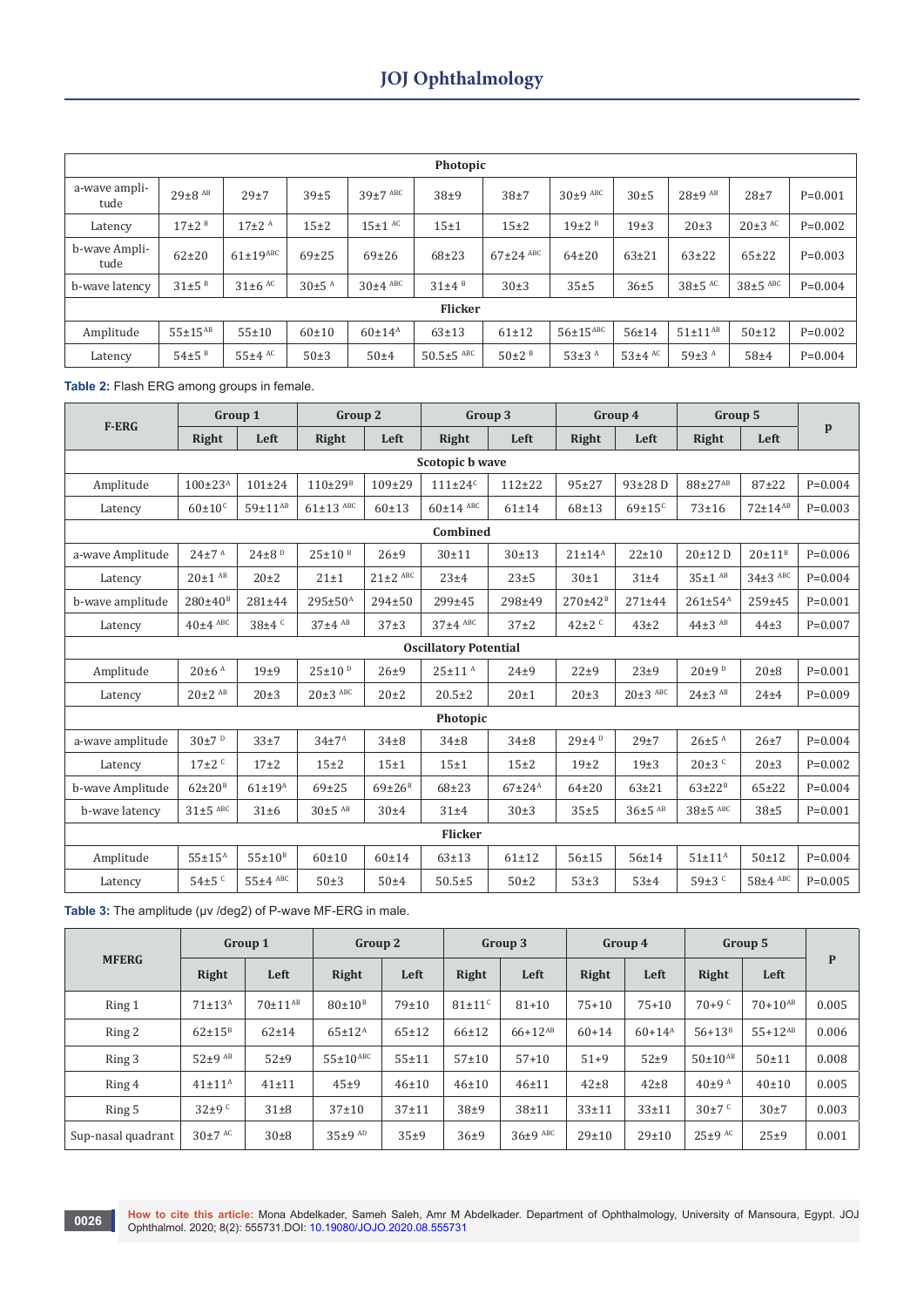| Sup-temporal<br>quadrant    | $30\pm11^{\text{ABC}}$  | $31\pm10$ AD            | $37\pm9$  | $37\pm9$                 | $37 + 8$ | $37\pm8$ | $30\pm9$ ABC     | $30 + 10$                | $26 \pm 10^{AD}$ | $26 + 9$       | 0.009 |
|-----------------------------|-------------------------|-------------------------|-----------|--------------------------|----------|----------|------------------|--------------------------|------------------|----------------|-------|
| Inf-nasal quadrant          | $29 \pm 10^{AD}$        | $29\pm10$ <sup>AC</sup> | $36 + 11$ | $37\pm10$ <sup>ABC</sup> | $37\pm9$ | $37+9$   | $29{\pm}10^{AD}$ | $29\pm10$ <sup>ABC</sup> | $26 \pm 6$       | $27\pm8$ AC    | 0.007 |
| Infero-temporal<br>quadrant | $30\pm11$ <sup>AC</sup> | $30\pm9$ ABC            | $38\pm8$  | $39\pm8$                 | $39\pm8$ | 39±7     | 30±9             | $30 + 10$                | $27 \pm 7$ AC    | $27 \pm 7$ ABC | 0.005 |

Table 4: Amplitude ((µv /deg2) of p\_wave of MFERG in female.

|                          | Group 1   |             | Group 2     |             | Group 3     |             | Group 4     |           | Group 5     |             |       |
|--------------------------|-----------|-------------|-------------|-------------|-------------|-------------|-------------|-----------|-------------|-------------|-------|
| <b>MFERG</b>             | Right     | Left        | Right       | Left        | Right       | Left        | Right       | Left      | Right       | Left        | P     |
| Ring 1                   | 70±13     | $70 + 11$   | $80 \pm 10$ | $79 + 10$   | $81 + 11$   | $81 \pm 10$ | $74 + 10$   | $75 + 11$ | $70\pm9$    | 70±10       | 0.003 |
| Ring 2                   | $60 + 15$ | $62 + 14$   | $64 \pm 12$ | $65 \pm 12$ | $65 \pm 12$ | $65 + 12$   | $60 + 14$   | $60 + 14$ | $56 + 13$   | $56 + 12$   | 0.005 |
| Ring 3                   | $52\pm9$  | $52\pm9$    | $55 + 10$   | $55 + 11$   | $57 + 10$   | $56 + 10$   | $51+9$      | $52\pm9$  | $50 + 10$   | $50 + 11$   | 0.001 |
| Ring 4                   | $41 + 11$ | $41 \pm 11$ | $45\pm9$    | $46 + 10$   | $46 + 10$   | $46 + 11$   | $42\pm8$    | $42\pm8$  | $40\pm9$    | $40 \pm 10$ | 0.003 |
| Ring 5                   | $32\pm9$  | $31\pm8$    | $37 + 10$   | $37 + 11$   | $38\pm9$    | $38 + 11$   | $33 + 11$   | $33 + 11$ | $30\pm7$    | 30±7        | 0.006 |
| Sup-nasal quadrant       | 30±7      | $30\pm8$    | 35±9        | 35±9        | $36+9$      | $36\pm9$    | $29 \pm 10$ | 29±10     | 25±9        | $24\pm9$    | 0.003 |
| Sup-temporal quadrant    | $30 + 11$ | $31 \pm 10$ | $36+9$      | $37\pm9$    | $37\pm8$    | $37 + 8$    | $30\pm9$    | 30±10     | $26 \pm 10$ | $26 + 9$    | 0.009 |
| Inf-nasal quadrant       | 29±10     | $29 \pm 10$ | $36 + 11$   | $37+10$     | $37+9$      | $37\pm9$    | $29 + 10$   | 29±10     | $26 \pm 6$  | $27 + 8$    | 0.008 |
| Infero-temporal quadrant | $30 + 11$ | $30\pm9$    | $38\pm8$    | $39\pm8$    | $39\pm8$    | 39±7        | $30\pm9$    | 30±10     | $27 + 7$    | $26 + 7$    | 0.001 |

**Table 5:** Latency (ms) of p-wave of MFERG (p>0.1).

| <b>MFERG</b>      | Group 1  |            | Group 2  |          | Group 3      |          | Group 4  |          | Group 5  |          | P     |
|-------------------|----------|------------|----------|----------|--------------|----------|----------|----------|----------|----------|-------|
|                   | Right    | Left       | Right    | Left     | <b>Right</b> | Left     | Right    | Left     | Right    | Left     |       |
| Ring 1            | $49\pm2$ | $49+1$     | $50\pm3$ | $502\pm$ | $50\pm2$     | $50\pm3$ | $51\pm3$ | $52\pm3$ | $52\pm2$ | $52\pm3$ | 0.9   |
| Ring <sub>2</sub> | $48 + 3$ | $48\pm2$   | $49\pm2$ | $49\pm2$ | $49\pm3$     | $49\pm2$ | $51\pm2$ | $51\pm2$ | $51\pm2$ | $51\pm2$ | 0.467 |
| Ring3             | $49\pm3$ | $48 \pm 3$ | $49\pm3$ | $49\pm4$ | $49\pm3$     | $49\pm2$ | $50\pm3$ | $50\pm2$ | $50\pm3$ | 50±4     | 0.87  |
| Ring4             | $49\pm3$ | $49\pm2$   | $49\pm2$ | $49\pm2$ | $50\pm2$     | $50\pm3$ | 50±3     | $50\pm2$ | $50\pm3$ | 50±3     | 0.22  |
| Ring <sub>5</sub> | $49\pm2$ | $49\pm4$   | $50\pm3$ | $50\pm3$ | $50\pm4$     | $50\pm3$ | $50\pm2$ | $50\pm3$ | $51\pm4$ | $51\pm3$ | 0.1   |

**Table 6:** P-VEP among groups.

| D      | Group 5  |          | Group 4    |          |            | Group 3    |           | Group 2   | Group 1   |        |                    |
|--------|----------|----------|------------|----------|------------|------------|-----------|-----------|-----------|--------|--------------------|
|        | Left     | Right    | Left       | Right    | Left       | Right      | Left      | Right     | Left      | Right  | $p-VEP$            |
| &0.008 | 9±9      | 9±8      | $8\pm8$    | $8\pm8$  | $11\pm8$   | 11±9       | $12 + 10$ | $12 + 10$ | $10\pm 6$ | 9±5    | P100 Amplitude(uv) |
| >0.5   | $95.5+9$ | $96 + 9$ | $96.8 + 4$ | $97 + 4$ | $96 \pm 3$ | $96 \pm 3$ | $96 + 4$  | $95+3$    | $95+2$    | $95+3$ | P100 Latency(ms)   |

A total of 1000 subjects (2000 eyes), 550 female (55%) and 450 males (45%) were included in the study. The study was divided into five groups; Group 1: comprised of two hundred normal subjects (100 female, 100 male) aged from 10 to 19 years old. Group 2: comprised of two hundred subjects(110 female, 90 male) aged from 20 to 29 years old .Group 3: comprised of two hundred subjects (120 female, 80 male) aged from 30 to 39 years old .Group 4: comprised of 200 subjects (120 female, 80 male) aged from 40 to 49 years. Group 5: comprised of 200 subjects (100 females, 100 male) aged from 50 to 65 years. As regards F-ERG; maximum amplitudes were in group 2 and minimal amplitudes were in group 5 while the latencies were maximum in group 5 and minimum in group1. There was a tendency to decrease in

amplitudes and increase in latencies with the age; (Table 1,2 & Figure 1,2). There was an overall significant difference in between all groups especially between the group 1 and group 5 (p=0.001). In MF-ERG, there was a statistically significant reduction in amplitudes with age. But there was an insignificant increase in latencies with age (Table 3-5 & Figure 3). In P-VEP, there was a statistically significant reduction in amplitude, however latencies expressed statistically insignificant increase with age (Table 6 & Figure 4-6). There was insignificant difference between right and left eye  $(p > 0.1)$  in the overall visual electrophysiological tests, similarly, there was insignificant difference between female and male ( $p > 0.5$ ).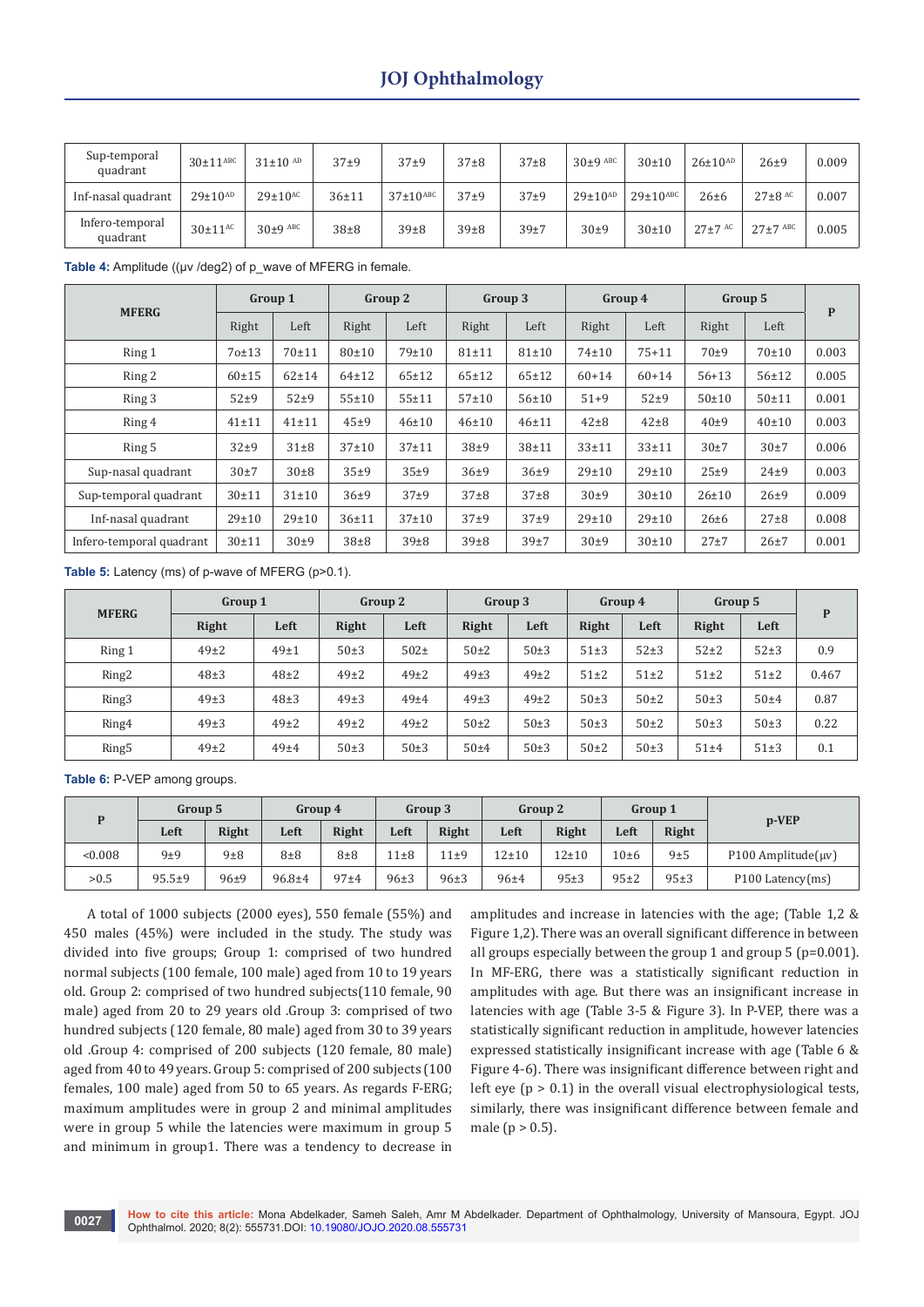# **JOJ Ophthalmology**



**Figure 1:** Normal Scotopic F-ERG (there are normal of amplitude of scotopic rod, combined rod &cone responses and normal oscillatory potential).

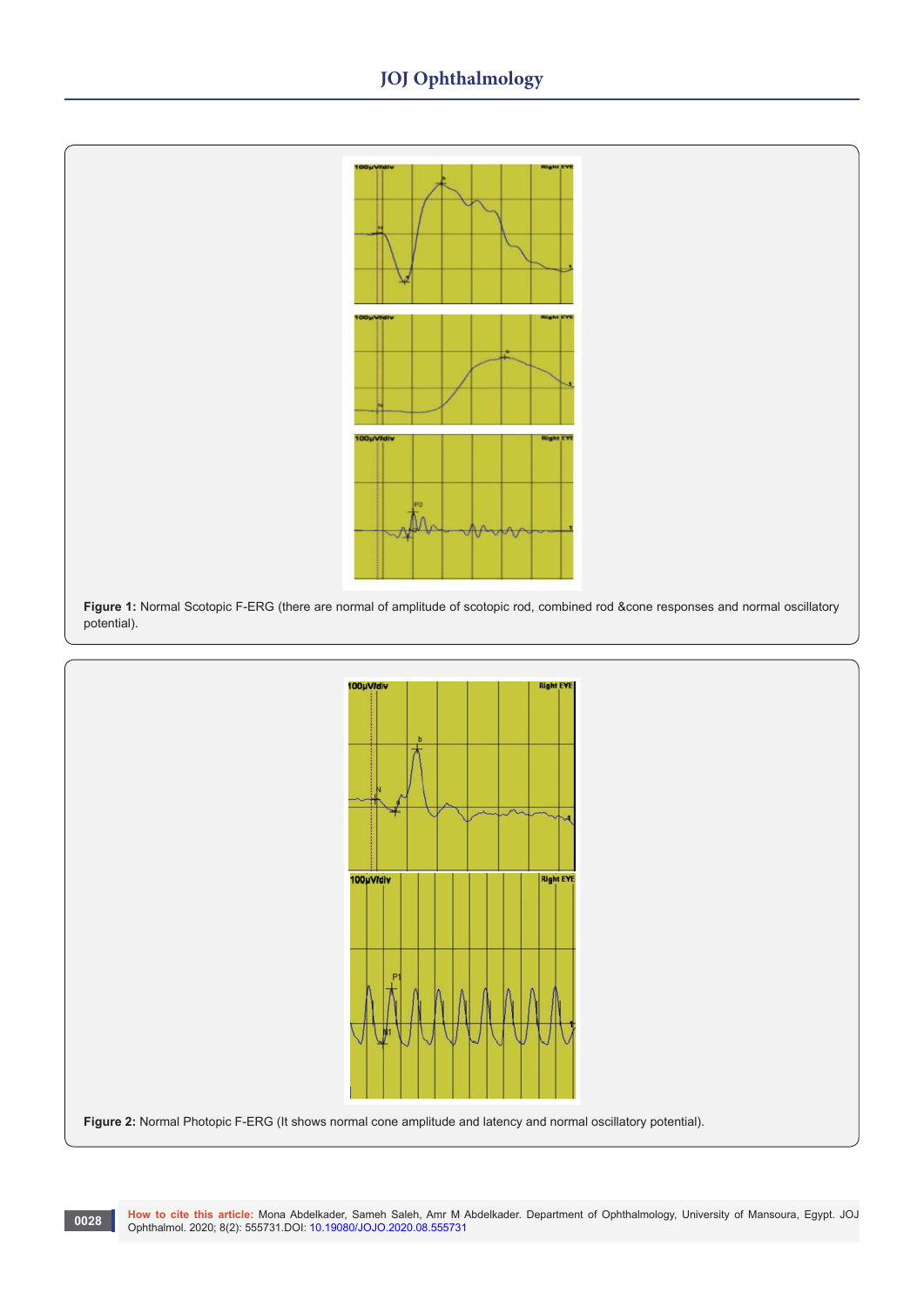

**Figure 3:** Normal MFERG (there are normal latencies and amplitudes in all rings)..



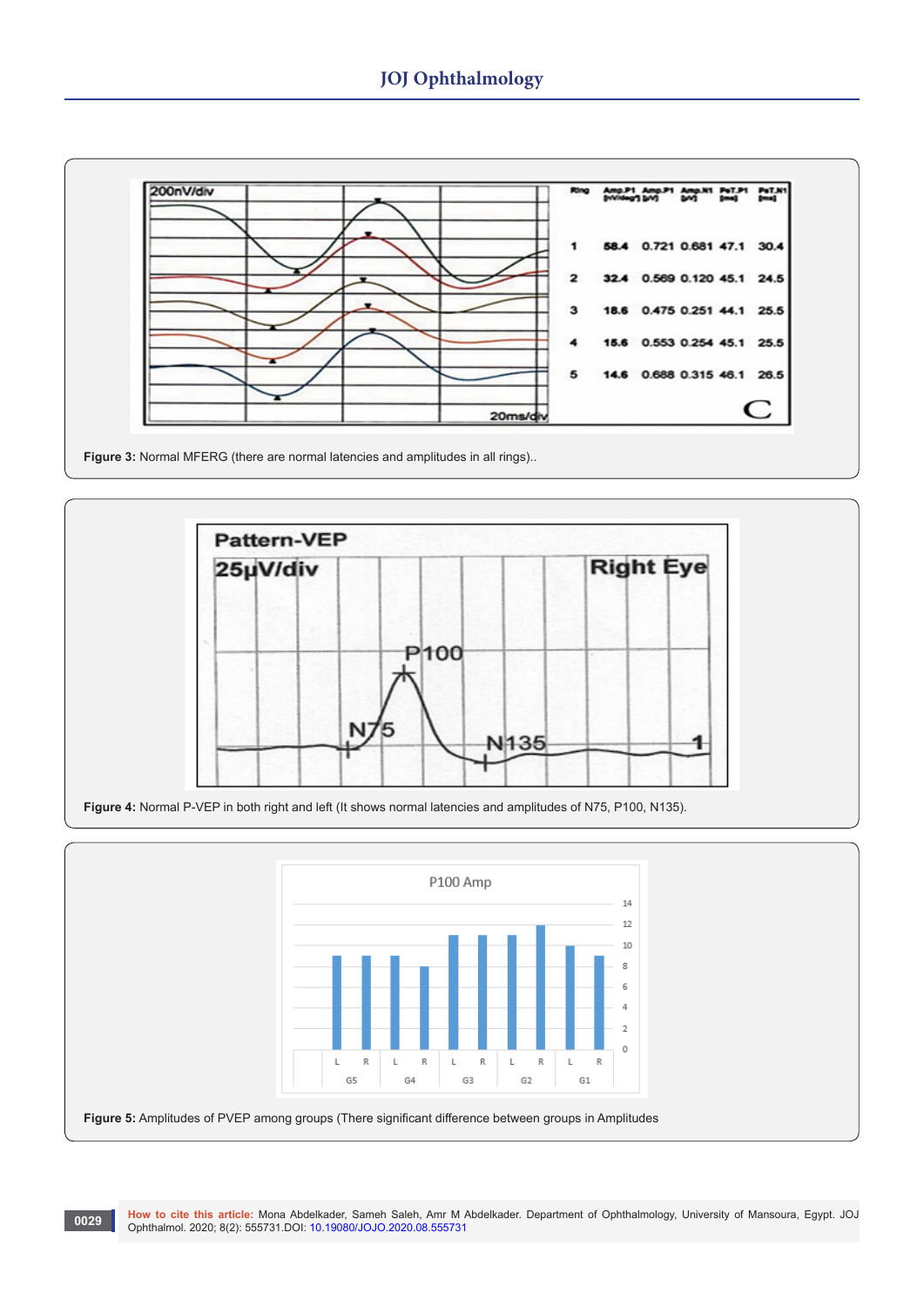

### **Discussion**

Detection of normative and age-related changes in ERG and VEP parameters is essential to make those tests of a real clinical usefulness. There are different factors affecting the values obtained from electrophysiological recording, consequently it is difficult to establish a fixed normal range. These factors include race, gender, age, pupillary size, error of refraction, duration and intensity of light stimuli, dark/light adaptation period, electrode type and site and others [9,10]. So, it is important that each center establishes its own normative parameters to avoid misinterpretation of results. This study assesses normal ranges for ERG & VEP responses in different age groups in Mansoura Population in Egypt. All procedures were done according ISCV [8]. This study included 2000 eyes divided into five groups. There was reduction of amplitudes in all five steps (scotopic 24dB, scotopic 0 dB, oscillatory potential, photopic and flicker) of F-ERG in group 5 compared with other groups (p <0.001). The values of rod and cone response were reduced with age. The causes of reduction in responses of F-ERG with ageing were claimed to be due to reduction in photopigment optical density, and bipolar or Muller cell death related to retinal ageing [11].

Similarly [11], found that there was an increase in ERG latency values in dark and light adapted in old subjects > 50 years. However, [11] observed no significant change in oscillatory potential with age. Also, found a similar reduction in all F-ERG values with old age [12,13]. The average results of F-ERG parameters (Table 1 & 2) in this study were lower than those of the studies conducted [14-16] found that the average amplitude of scotopic was 149±144μV, of photopic was 129±86μV, 30-Hz flicker was 134±38μV, Oscillatory potential was 25.6±13.9μV, latency time of scotopic was 0.53.5±29ms, latency time photopic was 22.9±7.7ms, and flicker was 54.3±7.5ms .The causes of lower values in the current study may be racial or technical

factors such as electrode placement or pupil size. A statistically significant effect of gender on ERG recordings has been reported in previous studies [8,10,11]. In India, females precede males in the age-related changes. In contrast, western males reflect greater aging changes than females [16]. However, we did not observe any significant difference between male and female subjects in this study. Similarly, [12,13] reported no gender difference in their studies. Similarly, in this study, there was no statistically significant difference between right and left eyes. (p>0.5).

F-ERG determines the functional integrity of the retina (rods and cones in the outer retina & associated pathways in the middle and inner layers of the retina), While MF-ERG is a topographic map of retinal function over central 30 degree. The current study found a significant age-related reduction in amplitude of MF-ERG. However, there was an insignificant age-related change in implicit time (Table 3,4 & Figure 3). Other studies of MF-ERG produced inconstant results found a reduction of amplitude without change in latency time [14]. Another study found both statistically significant reduction of amplitude and a delay in latency time with age. [15-17] reported an increase in implicit time with age. The reasons of different results between studies might be attributed to different (age range, subjects' number, study design or pupil size). There were varying causes for age related reduction of amplitude including intracellular aberrancies in the inner segments of cone photoreceptors, mitochondrial abnormalities in the foveal cones [18], reduction of foveal cone pigment density and age related decreased number of retinal pigment epithelial cells, cone and rod photoreceptors, and ganglion cells [19]. In this study, VEP was found to have significant age-related reduction in the amplitude of p wave and an insignificant increase in latency. Similarly, [20] found a reduction in P100 with little variations in latency with age. The aging differences may be due to; environmental factors like exposure to solar radiation that leads to excitation toxicity of visual cell which results in accelerated apoptosis and death